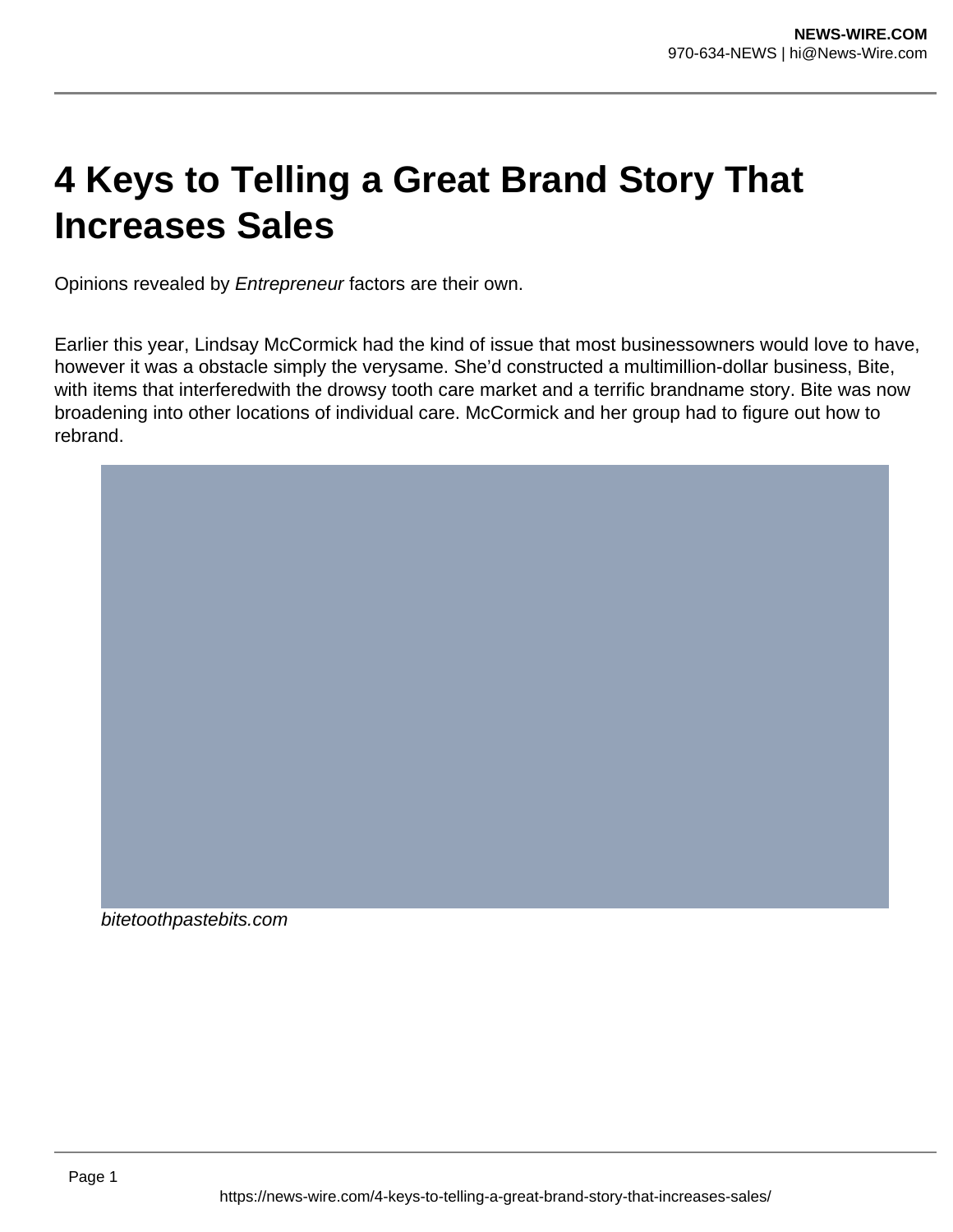McCormick released Bite in 2018 with \$6,000 in costsavings and a first-of-its-kind item–toothpaste tablets–created to assistance keep utilized toothpaste tubes out of landfills. The direct-to-consumer business hasactually grown gradually, including more items consistingof mouthwash, toothbrushes, and a bleaching gel. An look on Shark Tank, when she turned down a offer with Mark Cuban and Kevin O'Leary, didn't hurt.

Last month, Bite released another ingenious item: the veryfirst 100% plastic-free antiperspirant with compostable refills. Thanks to how she and her group had developed a engaging brandname story, the option to how to market their brand-new item was right in front of them.

# **Telling a Great Brand Story**

McCormick had the concept for Bite when she was takingatrip a lot for her task as a TELEVISION manufacturer. At house, she was utilizing as numerous natural items as possible and attempting to live a zero-waste wayoflife, however while she was on the roadway she seen how numerous toothpaste tubes she was tossing out. She chose to discover a more sustainable option.

#### **Related: 4 Ways to Leverage Your Story and Create Buzz for a Brand**

She started talking to dentalprofessionals, knowing about chemistry, and blending up the natural activeingredients she purchased at Whole Foods and online to make toothpaste tablets in her cookingarea. McCormick started selling them on Etsy and on a Shopify website. Her partner–now her service partner–developed labels and a site. Once a video they'd made went viral on Facebook, sales escalated. McCormick went from a coupleof thousand dollars in earnings general to \$200,000 in sales the week after the video went live.

Beyond establishing a excellent brand-new item, McCormick likewise produced a brandname story that has lessons for other customer brandnames, particularly mission-driven ones. Here are 4 secret lessons from Bite's branding.

### **Capture Your Brand's Vision in its Name**

Attracting purchasers in a crowded market is hard. Coming up with a name that is easy-to-remember, memorable, and records your brandname's identity is a difficulty that numerous brandnames stopworking. Bite's name strikes all those buttons. It likewise focused the brandname in its market. And while that provides the brandname with a obstacle as it broadens, it is still worth reaching for a name that does the exactsame for your business.

# **Explain Your Mission in Simple Terms**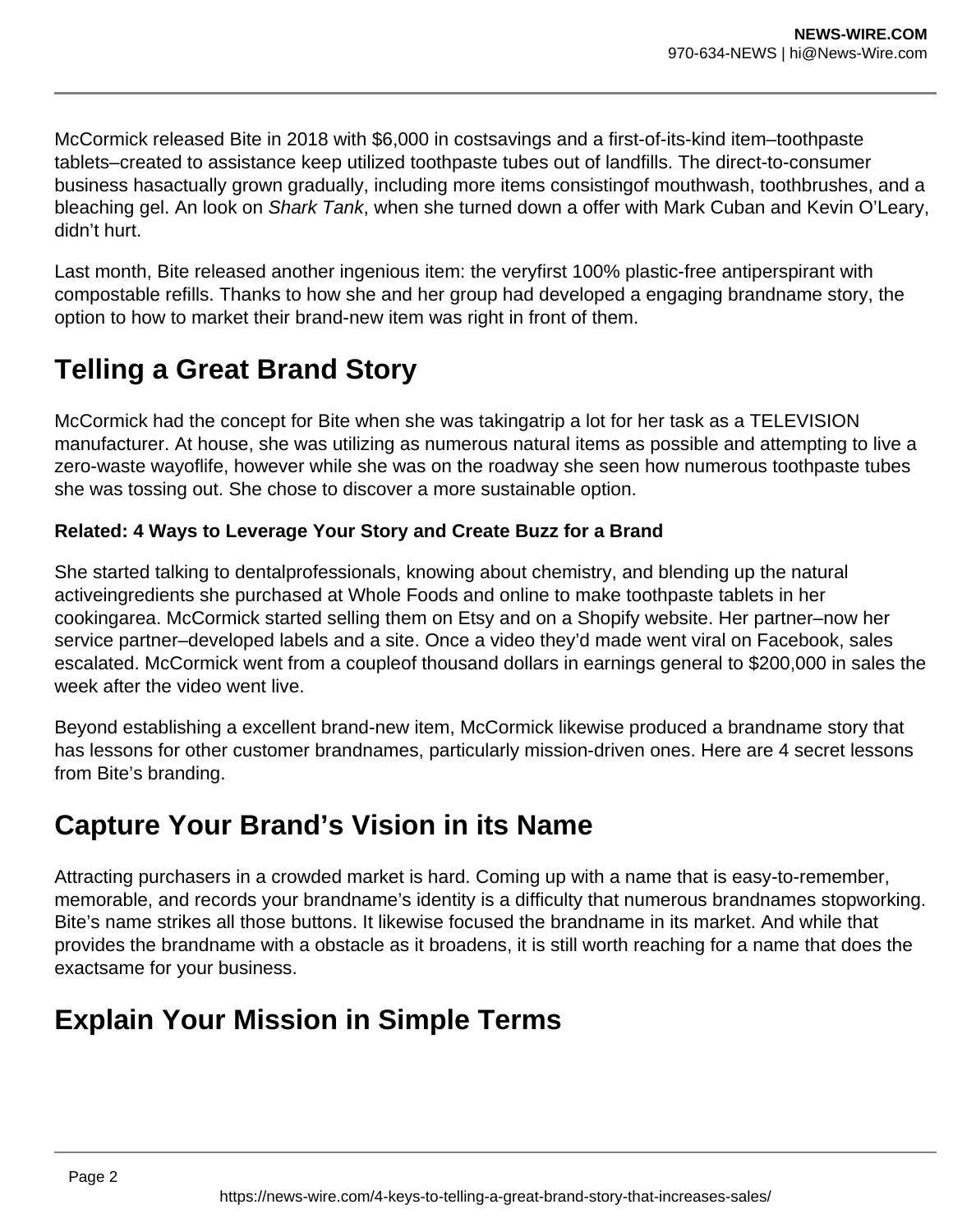Even the most ecologically mindful customers wear't desire to be provided a lecture on environment modification while they're shopping. They do desire to understand your brandname's objective and worths, . Find easy-to-understand however engaging methods to display your objective on your house page or productpackaging, and leave the muchdeeper dives for other pages on your website, blogsite posts or videos. Bite encapsulated the requirement for its veryfirst item with a single fact on its site, reporting that about one billion toothpaste tubes wind up in garbagedumps every year. Having a clear metric or contrast can be a fantastic method to signal right away what matters to your business. Just puton't make the error of selling your objective so much that customers wear't understand what's excellent about your items. That can work for business who are veryfirst with a mission-driven concept, such as the Buy One Give One design that Tom's Shoes promoted, however those cases are exceptions.

### **Design to Sell**

Eco-friendly brandnames typically settle for mournful colors or unimaginative style. That's a error. "You can have the most sustainable item in the world, however if no one purchases it, it is not going to assistance anything," stated McCormick. Whether its photography that catches the spirit of experience for a brandname like Patagonia or the color and playfulness that identifies sock business Bombas' marketing, style is a essential aspect of your brandname story. Design must discreetly show your business's worths as well as drawin your target customers. Bite's website and productpackaging has a crisp, modern-day and millennial-pleasing style that is right in line with its objective of a cleaner world in the future.

### **Be Transparent with Your Customers**

McCormick stated another secret to Bite's brandname story was how the business interacted with its clients from the starting. When clients had a concern on social media, McCormick and her group made sure to offer comprehensive responses. "When you're an environmentallyfriendly business you get consumers who desire to understand whatever," she stated. "If somebody's asking why it expenses more, we break down the expenses of raw products for a conventional toothpaste versus ours: we usage glass rather of plastic, and we are made in the U.S. where we pay living incomes as opposed to overseas. Through education and openness we've been able to keep the story absorbable for individuals."

# **Rebranding for the Next Chapter**

When dealtwith with rebranding Bite to signal its moving into antiperspirant–and more locations of individual care in the future–McCormick and her group stuck to their brandname worth of openness with consumers through the procedure. "A rebrand is constantly dangerous, it's a lot of work internally and I desired to be sure our clients felt like they were part of our journey," she stated.

#### **Related: The Thing About Branding That Successful Companies Understand**